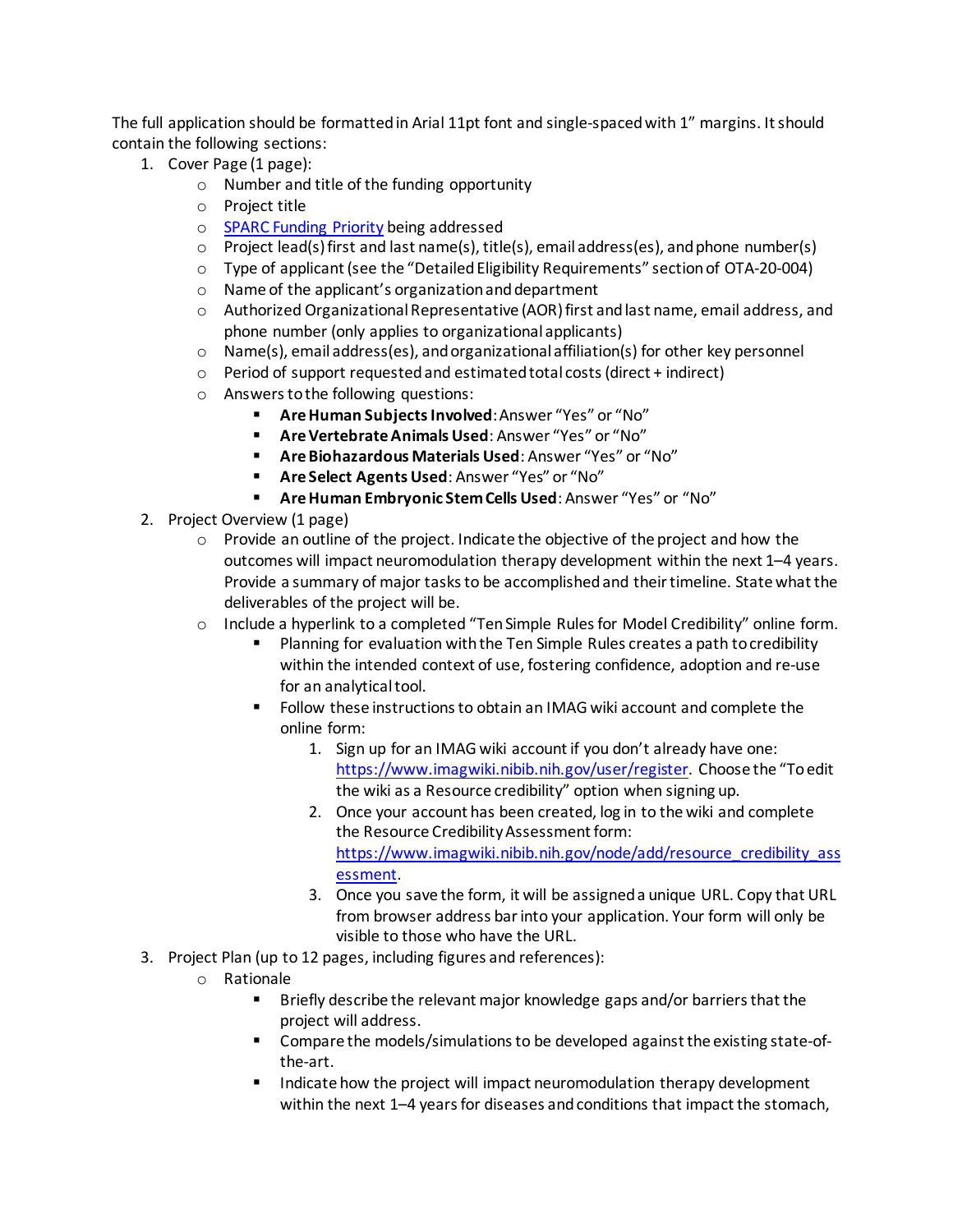colon, lungs, heart, or lower urinary tract. (Proposed projects should have a goal to inform therapy development in a manner that can begin to be tested clinically within 4 years of the project commencing. Projects are not expected to perform clinical validation on their own. However, knowledge or predictions that result from a project should take a form that enables themto be tested in a clinical setting by others.)

- o Preliminary Data
	- Indicate precisely which existing experimental data will be utilized and how. Include digital object identifiers (DOIs) if applicable.
	- Describe any preliminary work that has been performed to demonstrate feasibility of the project.
- o Development Plan
	- Describe in detail the approach and methodology to develop the models and/or simulations, keeping in mind that the project should employ a model-driven design strategy. Explain how model reproducibility approaches will be incorporated in the project, and how uncertainty quantification will be addressed in the model development process.
	- Explicitly address how the proposed simulations:
		- 1. Will be personalizable (i.e., designed to allow for user-defined input parameters that correspond to variables that could be assessed in individual humans as part of near-future clinical care or clinical research).
		- 2. Will be interoperable (i.e., do not run in isolation but rather are capable of coupling to other simulations within the o<sup>2</sup>S<sup>2</sup>PARC platform).
		- 3. Will be extensible by others.
		- 4. Will account for variability and uncertainty across species, individuals, and sexes. (Provide justification if any of these criteria cannot be met.)
		- 5. Will account for off-target effects. (Provide justification if off-target effects cannot be accounted for.)
	- Indicate what new experimental data will be generated, if any, and why. Generation of new data is allowable, but applications should justify why new data are needed. Examples could include measurements of parameters not reported in previous literature or performing experiments to validate the models, for example, by confirmation of model predictions.
	- Describe how the model would be validated. Though full model validation may be outside the scope of this award, describe the animal experiment(s) and/or human study(s) that could evaluate the validity of the model.
- o Risk Analysis
	- Provide a description of potential pitfalls and limitations, and approaches to retire and/or mitigate them.
- o Tasks, Milestones, Benchmarks, Deliverables,and Timeline
	- Identify the major tasks. For each major task, define: 1) a set of milestones with benchmarks at 3-month intervals, and 2) the deliverables. Benchmarks should include quantifiable criteria for success (i.e., go/no-go) and should aggressively address major risks in the first year of the project. The timeline must include targets for transfer of models/simulations to o<sup>2</sup>S<sup>2</sup>PARC. The table below is an example of one way in which this information may be submitted: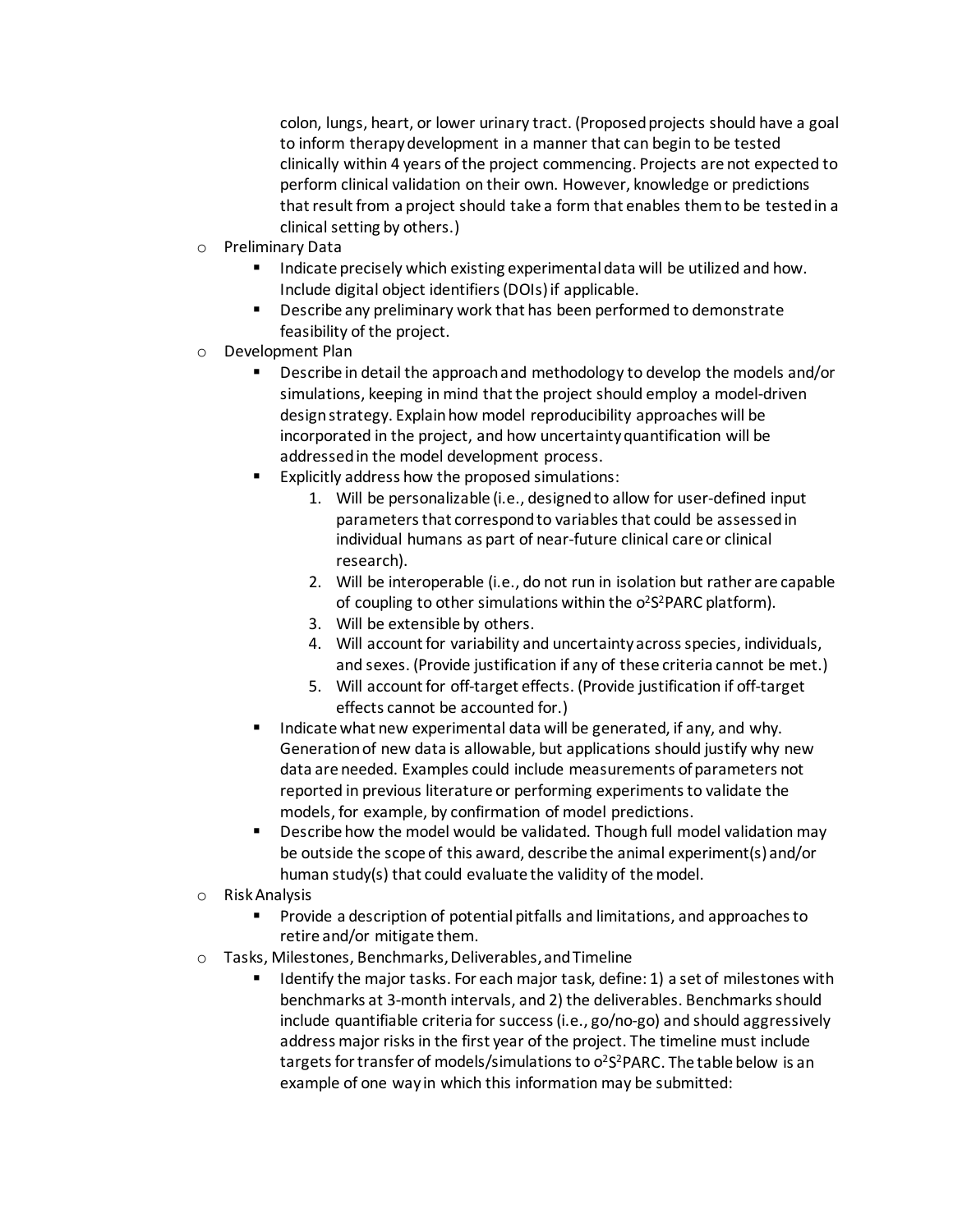|                   | Description                                                    | Year 1 |  |  | Year <sub>2</sub> |  |  |  | <b>Total Cost (Direct</b><br>+ Indirect) |
|-------------------|----------------------------------------------------------------|--------|--|--|-------------------|--|--|--|------------------------------------------|
| Task1             | Brief description, milestones,<br>benchmarks, and deliverables |        |  |  |                   |  |  |  |                                          |
| Task <sub>2</sub> | Brief description &<br>milestones/deliverables                 |        |  |  |                   |  |  |  |                                          |
| Task3             | Brief description &<br>milestones/deliverables                 |        |  |  |                   |  |  |  |                                          |
| Task4             | Brief description &<br>milestones/deliverables                 |        |  |  |                   |  |  |  |                                          |

- o Investigators
	- Identify project lead(s) and other personnel. Specify specific roles, relevant expertise, and contribution levels for each person. Describe past collaborations between the key personnel, if any. If the project is to be carried out in more than one department or institution, identify what parts of the project will take place at each organization and which senior/key individuals will be responsible for each portion.
	- For Multiple PD/PI applications, indicate who the Contact PI is and attach a separate Leadership Plan to the application (does not count against the 12-page limit).
- o References
- 4. Resource Sharing Plan (1 page)
	- $\circ$  Describe how the project will integrate with the o<sup>2</sup>S<sup>2</sup>PARC online computational platform. State what technical assistance and supportthe project will require from the IT'IS Foundation, if any. In cases where significant levels of effort (beyond technical support) are requested from the IT'IS Foundation, describe the work to be performed by the IT'IS Foundation.
	- $\circ$  Indicate what software and programming language(s) will be used. SPARC strongly recommends leveraging free and open-source software when possible. Provide justification if using any proprietary software.
	- $\circ$  Indicate what software license(s) will govern the models and simulations developed in the project. SPARC strongly recommends open-source development under the Apache [2.0](https://opensource.org/licenses/Apache-2.0) o[r MIT](https://opensource.org/licenses/MIT) licenses. Provide justification if proposing closed-source development or a different software license.
	- o Indicate how the project will comply with the [SPARC Material Sharing Policy.](https://commonfund.nih.gov/sites/default/files/SPARC_material%20sharing%20policy%2026jan17_508.pdf)
- 5. Budget and Budget Justification(limit 1 page per institution)
	- o Provide the expected cost for each of the following categories: personnel, materials & supplies, equipment, travel, subawards, other direct costs, and total costs (with indirect costs included). Provide a budget justification for all years of the project. For subawards with budgets greater than \$100,000, provide details of cost breakdown.
	- $\circ$  The budget should include travel costs for attending annual meetings of the SPARC Consortium (these annual meetings are expected to be held in Bethesda, Maryland).
	- $\circ$  Institutions with an established Facilities and Administrative (F&A) rate should use the approved rate to calculate indirect costs. Indirect costs on foreign awards will be reimbursed at a rate of 8% of total direct costs, less tuition and related fees, equipment, and subawards in excess of \$25,000. Any applicant that has not negotiated an indirect